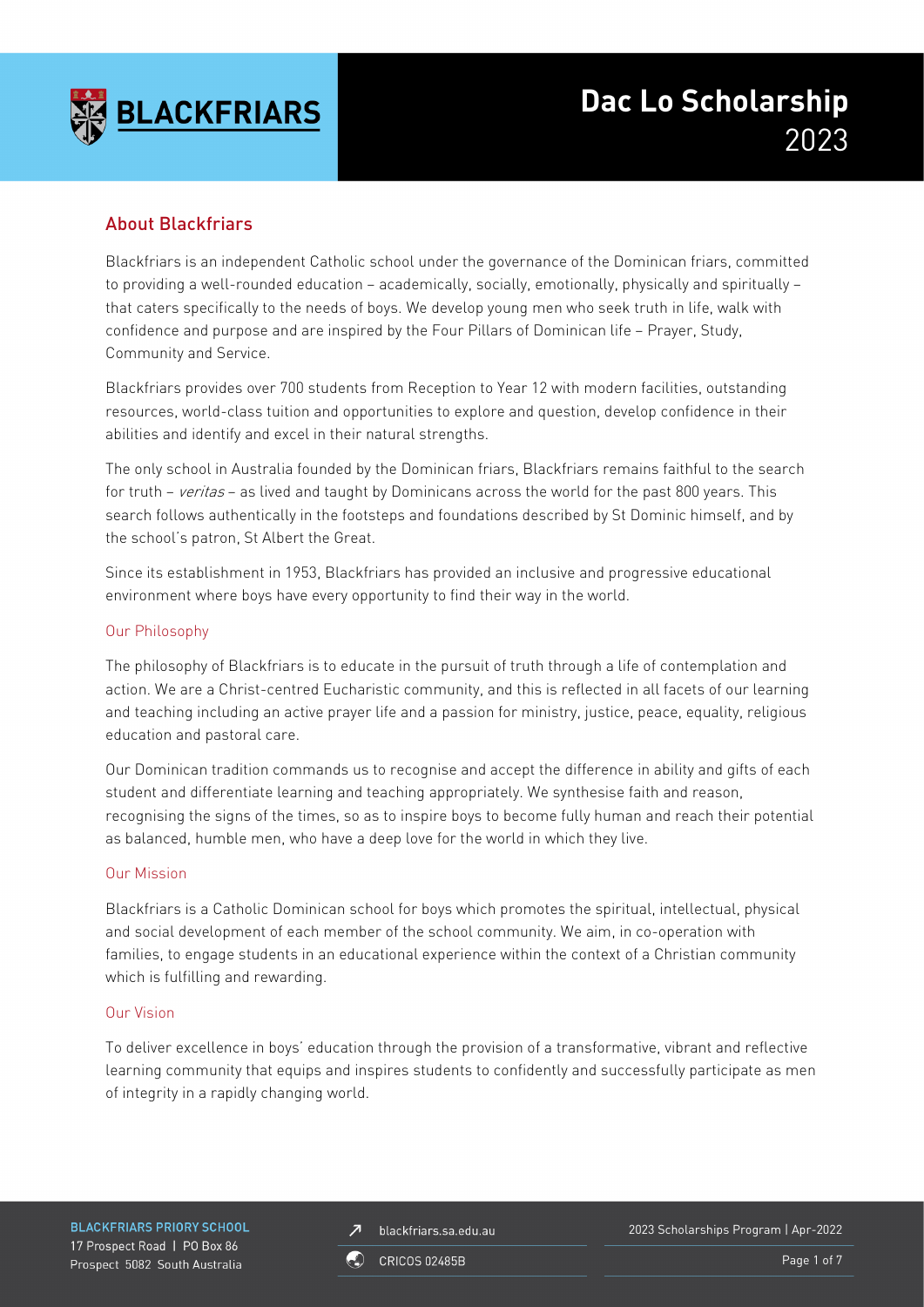

## Dac Lo Scholarship

One scholarship is available each year. The recipient is entitled to a 50% reduction in tuition fees for the remainder of their schooling at Blackfriars.

#### **Eligibility**

The 2023 Dac Lo Scholarship is open to any domestic student entering Year 7 at Blackfriars in 2023. Applicants must be enrolled and studying at the Dac Lo Vietnamese Language School to be eligible.

A student may hold only one scholarship at any one time at Blackfriars. Should a student holding a scholarship be awarded or offered another, his parents/guardians must select one between the two.

#### Selection Criteria

The Dac Lo Scholarship is awarded based on the applicant's:

- 1. outstanding academic ability and behaviour at school;
- 2. commitment to maintaining the Vietnamese language and preserving Vietnamese culture;
- 3. involvement in co-curricular activities; and
- 4. financial need and/or that of his parents/guardians.
- Note: The responses given to selection criteria 1, 2 and 3 in this application are to be completed by the student/applicant only - not the parents/guardians.

#### Closing Date and Submission Details

Applications for the 2023 Dac Lo Scholarship must be received by 4pm, Tuesday 14 June 2022.

Applications can be submitted via post, emailed to [registrar@bps.sa.edu.au](mailto:registrar@bps.sa.edu.au) or delivered in person to the Blackfriars Administration, marked for the attention of:

The Scholarship Committee Blackfriars Priory School PO Box 86 PROSPECT SA 5082

All application details will remain confidential to members of the Scholarship Committee.

**BLACKFRIARS PRIORY SCHOOL** 

 $\n *J*\n blackfriars.sa.edu.au\n$ 

2023 Scholarships Program | Apr-2022

Dac Lo Scholarship **Page 2 of 7** ORICOS 02485B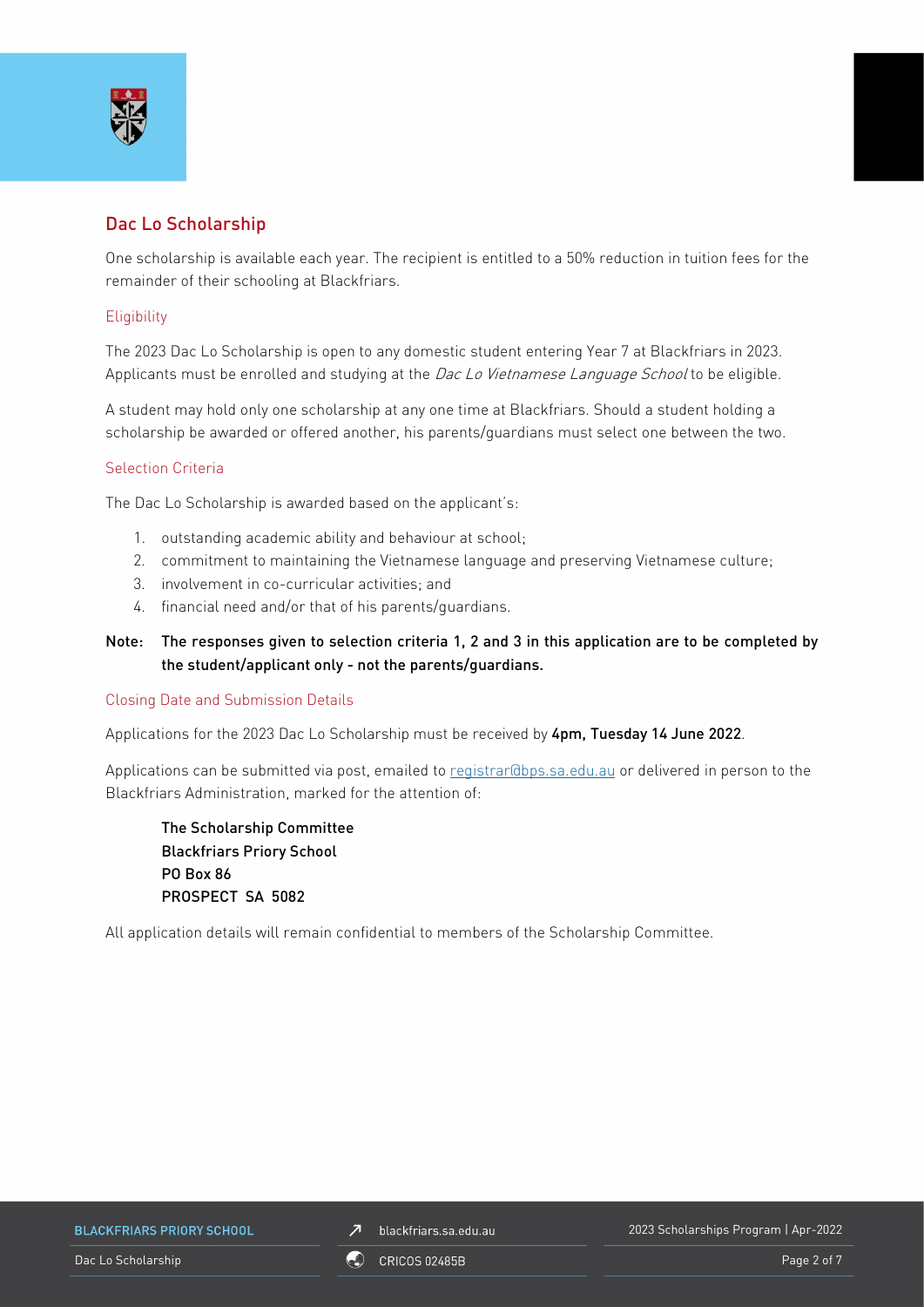

#### Results

All applicants will be advised of the outcome of their scholarship application in due course.

#### Expectations of the Scholarship Recipient

Students receiving a Blackfriars scholarship will, along with their families, show a commitment towards making a positive contribution to the life of the school.

The Principal reserves the right to revoke a scholarship for appropriate reasons.

#### Further Information

For further information, please contact Blackfriars Registrar, Linda Gavranic, at [registrar@bps.sa.edu.au](mailto:registrar@bps.sa.edu.au) or during office hours on 08 8169 3954.

**BLACKFRIARS PRIORY SCHOOL** 



2023 Scholarships Program | Apr-2022

Dac Lo Scholarship **Page 3 of 7** ORICOS 02485B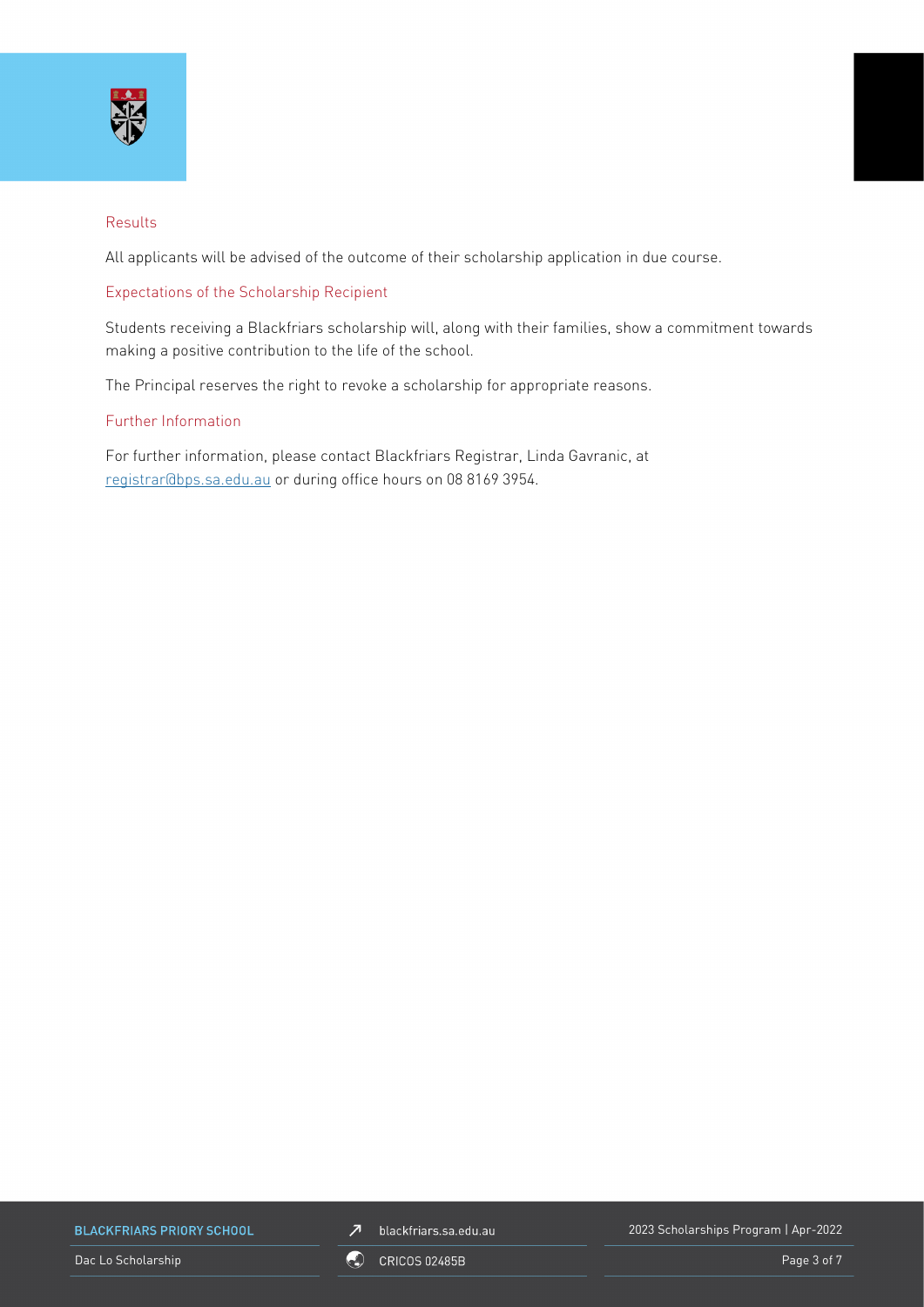

# Student/Applicant details

| Surname:                                                                                                                     |  |             |       |               |
|------------------------------------------------------------------------------------------------------------------------------|--|-------------|-------|---------------|
| Given name(s):                                                                                                               |  |             |       |               |
| Date of birth:                                                                                                               |  |             |       |               |
| Street address:                                                                                                              |  |             |       |               |
| Suburb:                                                                                                                      |  | Postcode:   |       |               |
| Current school:                                                                                                              |  | Year level: |       |               |
| Is the student currently receiving a scholarship or other financial assistance<br>(e.g. School Card, Youth Allowance, etc.)? |  |             | O Yes | $\bigcirc$ No |
| If Yes, please specify:                                                                                                      |  |             |       |               |

# Parent/Guardian 1

| Title:                   |  | OMr OMrs OMs OMiss ODr |  |
|--------------------------|--|------------------------|--|
| Surname:                 |  |                        |  |
| Given name:              |  |                        |  |
| Relationship to student: |  |                        |  |
| Occupation:              |  |                        |  |
| Mobile phone:            |  |                        |  |
| Email:                   |  |                        |  |

# Parent/Guardian 2

| Title:                   |  | OMr OMrs OMs OMiss ODr |  |
|--------------------------|--|------------------------|--|
| Surname:                 |  |                        |  |
| Given name:              |  |                        |  |
| Relationship to student: |  |                        |  |
| Occupation:              |  |                        |  |
| Mobile phone:            |  |                        |  |
| Email:                   |  |                        |  |

**BLACKFRIARS PRIORY SCHOOL** 

 $\n *J*\n blackfriars.sa.edu.au\n$ 

2023 Scholarships Program | Apr-2022

Dac Lo Scholarship **Contract Contract Contract Contract Contract Contract Contract Contract Contract Contract Contract Contract Contract Contract Contract Contract Contract Contract Contract Contract Contract Contract Cont**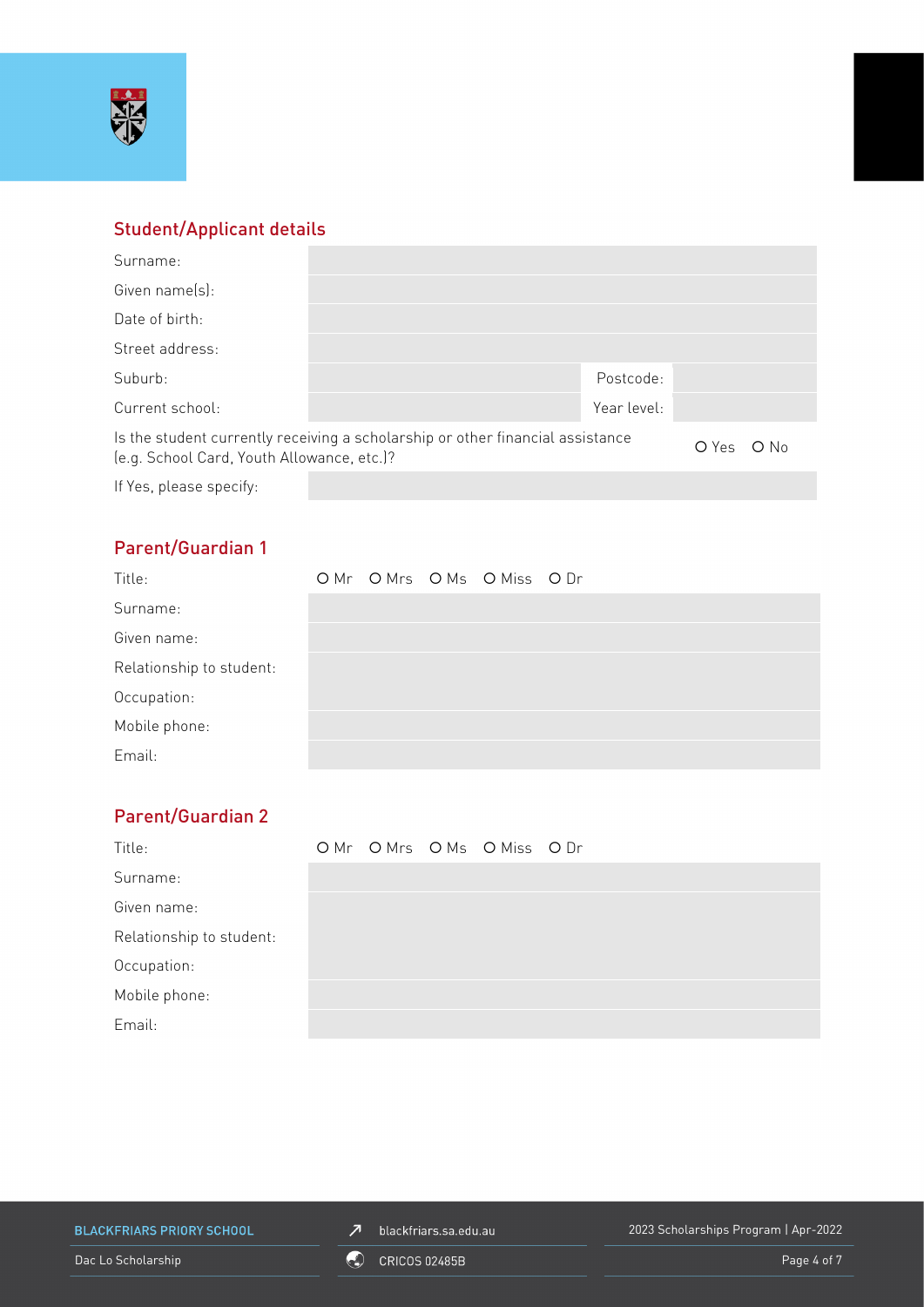## Family information

Names and ages of applicant's siblings (if applicable):

## Acceptance of scholarship conditions

- $\Box$  I/We accept that the recipient of the scholarship will, along with their family, show a commitment towards making a positive contribution to the life of Blackfriars.
- $\Box$  I/We understand that the Principal reserves the right to revoke a scholarship for appropriate reasons.
- $\Box$  I/We understand that a student may hold only one scholarship at any one time at Blackfriars.
- $\Box$  I/We understand that if the recipient of the scholarship were to subsequently transfer to another school prior to graduation, the family is liable to repay the full value of the scholarship to Blackfriars.
- $\square$  The responses provided to selection criteria 1, 2 and 3 are the work of the student/applicant.

### **Signatures**

| Student/Applicant: | Date: |  |
|--------------------|-------|--|
| Parent/Guardian 1: | Date: |  |
| Parent/Guardian 2: | Date: |  |

**BLACKFRIARS PRIORY SCHOOL** 

 $\n *J*\n blackfriars.sa.edu.au\n$ 

2023 Scholarships Program | Apr-2022

Dac Lo Scholarship **Page 5 of 7** ORICOS 02485B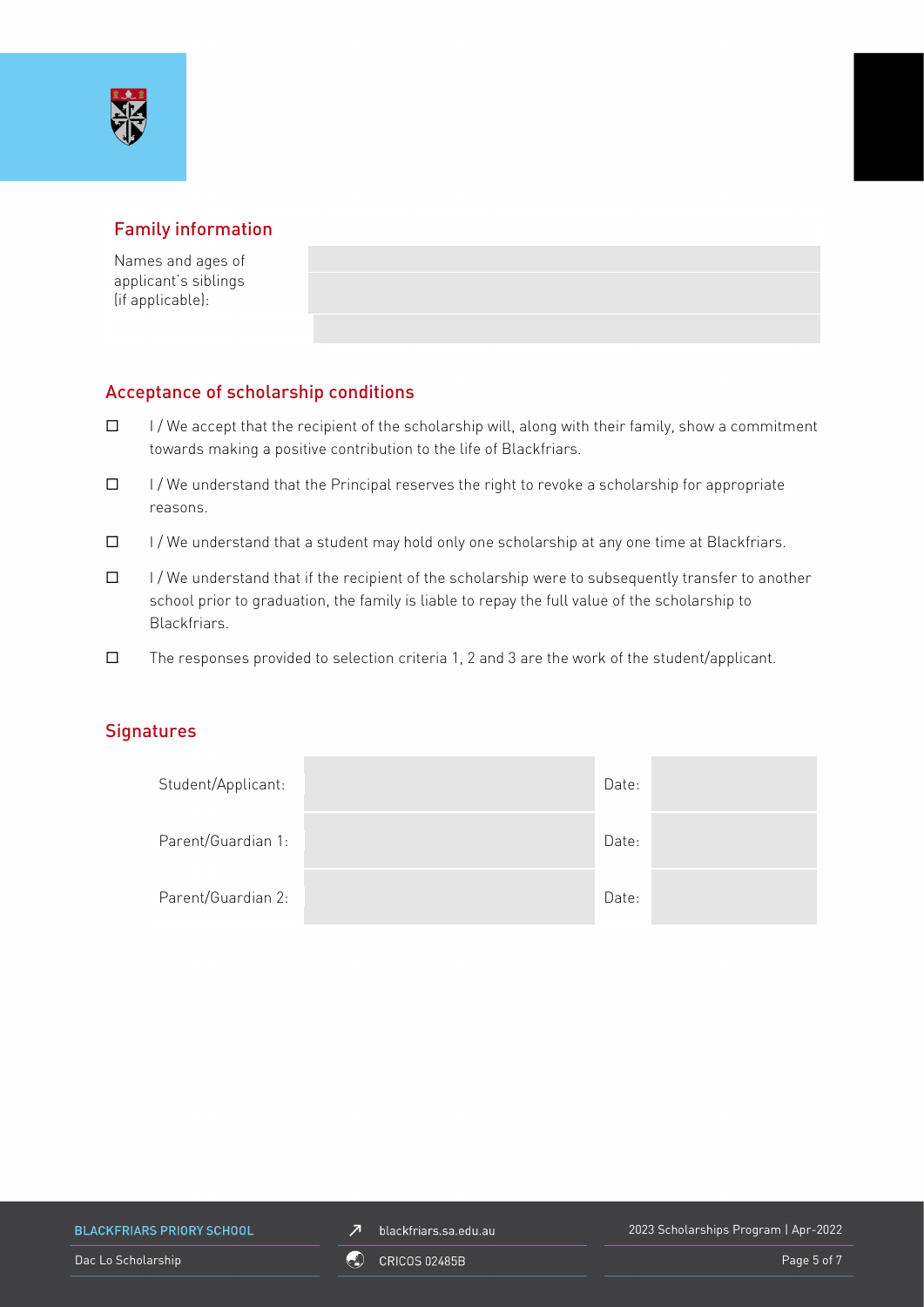

### Responses to selection criteria

Please provide an explanation of how you satisfy each of the selection criteria: outstanding academic ability and behaviour at school; commitment to maintaining the Vietnamese language and preserving Vietnamese culture; involvement in co-curricular activities; and financial need.

1. Outstanding academic ability and behaviour at school

2. Commitment to maintaining the Vietnamese language and preserving Vietnamese culture

**BLACKFRIARS PRIORY SCHOOL** 



2023 Scholarships Program | Apr-2022